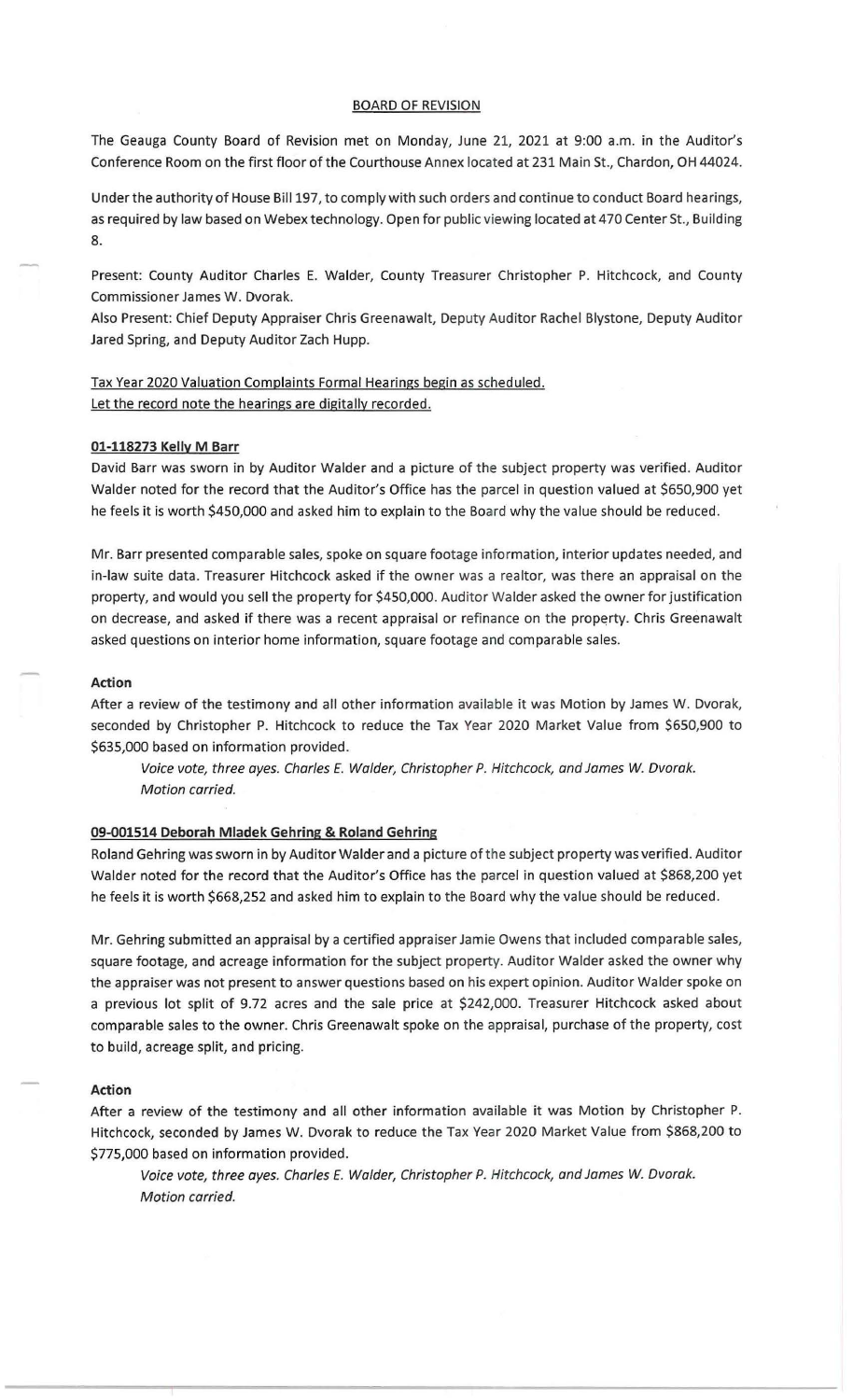### Chris Greenawalt Representing

# Tax Year 2020 Valuation Complaints in Lieu of Formal Hearings. Let the record reflect the following are based upon the recommendation of Chief Deputy Appraiser Chris Greenawalt.

## 02-271100 Ronald J & Elizabeth B Ries

Motion by Charles E. Walder, seconded by Christopher P. Hitchcock to reduce the Tax Year 2020 Market Value from \$519,900 to \$450,000 based on comparable sales and dated interior.

Voice vote, three oyes. Charles E. Walder, Christopher P. Hitchcock, and James W. Dvorak. Motion carried.

# 04-150603 Samuel F & Joan F Presti

Motion by Charles E. Walder, seconded by Christopher P. Hitchcock to reduce the Tax Year 2020 Market Value from \$344,000 to \$294,500 based on appraisal and comparable sales.

Voice vote, three ayes. Charles E. Walder, Christopher P. Hitchcock, and James W. Dvorak. Motion carried.

#### 06-007600 Rosemary Bonacci

Motion by Christopher P. Hitchcock, seconded by James W. Dvorak to reduce the Tax Year 2020 Market Value from \$239,400 to \$156,100 based on comparable sales and condition.

Voice vote, three ayes. Charles E. Walder, Christopher P. Hitchcock, and James *W.* Dvorak. Motion carried.

## 08-001605 Paul Swencki

Motion by Charles E. Walder, seconded by James W. Dvorak to reduce the Tax Year 2020 Market Value from \$386,700 to \$345,000 based on comparable sales and condition.

Voice vote, three ayes. Charles E. Walder, Christopher P. Hitchcock, and James W. Dvorak. Motion carried.

# General Business

#### Approval of Minutes

Motion by James W. Dvorak, seconded by Christopher P. Hitchcock to approve the minutes of the May 17, 2021 meeting and June 7, 2021 meeting.

Voice vote, three ayes. Charles E. Walder, Christopher P. Hitchcock, and James *W.* Dvorak. Motion carried.

### Remissions/Refunds of Late Payment Penalties per ORC 5711.33 and 5711.39

Motion by Charles E. Walder, seconded by James W. Dvorak to remit and/or refund the following late payment penalties for Tax Year 2019, 2020 and 2021 totaling \$1,764.06 due to reasonable cause and not willful neglect and based upon the recommendation of the County Treasurer Christopher P. Hitchcock:<br>1 GREY IR JAMES EDWIN

| 1. GREY JR, JAMES EDWIN   | 06-012150 | \$ | 223.17   | LH 2019 |
|---------------------------|-----------|----|----------|---------|
| 2. GEAUGA FAITH MISSION   | 10-037170 | \$ | 111.16   | FH 2020 |
| 3. SALWAN, MARIO          | 02-420057 | \$ | 1,063.06 | FH 2020 |
| 4. SULZER, THOMAS & KARYN | 11-073460 | \$ | 143.18   | FH 2020 |
| 5. LACI PJ LLC            | 30-095073 | \$ | 186.72   | FH 2020 |
| 6. CONRAD, MORGAN         | 01918     | S  | 2.72     | FH 2021 |
| 7. MARTIN, ED             | 00397     |    | 34.05    | FH 2021 |

Voice vote, three ayes. Charles E. Walder, Christopher P. Hitchcock, and James *W.* Dvorak. Motion carried.